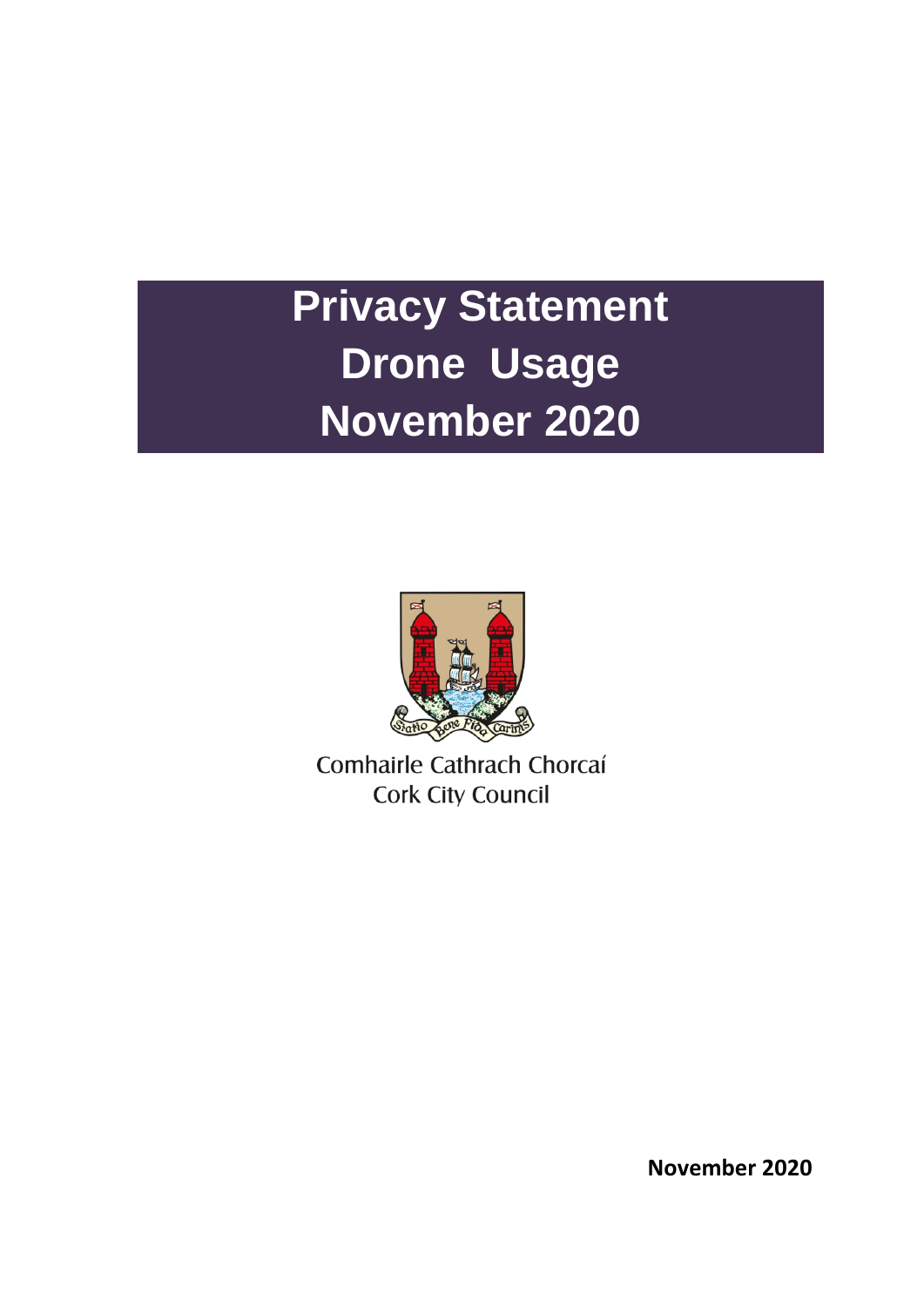# **Contents**

# **Page No.**

| 1.0         | Introduction                                        | . | 2              |
|-------------|-----------------------------------------------------|---|----------------|
| 2.0         | <b>Purpose of Privacy Statement</b>                 | . | 2              |
| 3.0         | <b>Definitions</b>                                  | . | 2              |
| 4.0         | <b>Scope</b>                                        | . | $\overline{2}$ |
| 5.0         | <b>Data Protection Policy</b>                       | . | 3              |
| 6.0         | <b>What Personal Data is Processed</b>              |   | 3              |
| 7.0         | <b>Why Personal Data is Processed</b>               | . | 4              |
| 8.0         | The Legal Basis for Processing Personal Data        | . | 4              |
| 9.0         | <b>How Personal Data is Obtained</b>                | . | 4              |
| 10.0        | <b>How Personal Data is Processed</b>               |   | 5              |
| <b>11.0</b> | <b>Sharing Personal Data with Third Parties</b>     | . | 5              |
| 12.0        | <b>Records Retention Policy</b>                     | . | 6              |
| 13.0        | <b>Data Subject Rights</b>                          | . | 6              |
| 14.0:       | <b>Complaints to the Data Protection Commission</b> | . | $\overline{7}$ |
| 15.0        | <b>Monitoring and Review</b>                        |   | 7              |
| 16.0        | <b>Further Information</b>                          | . | 8              |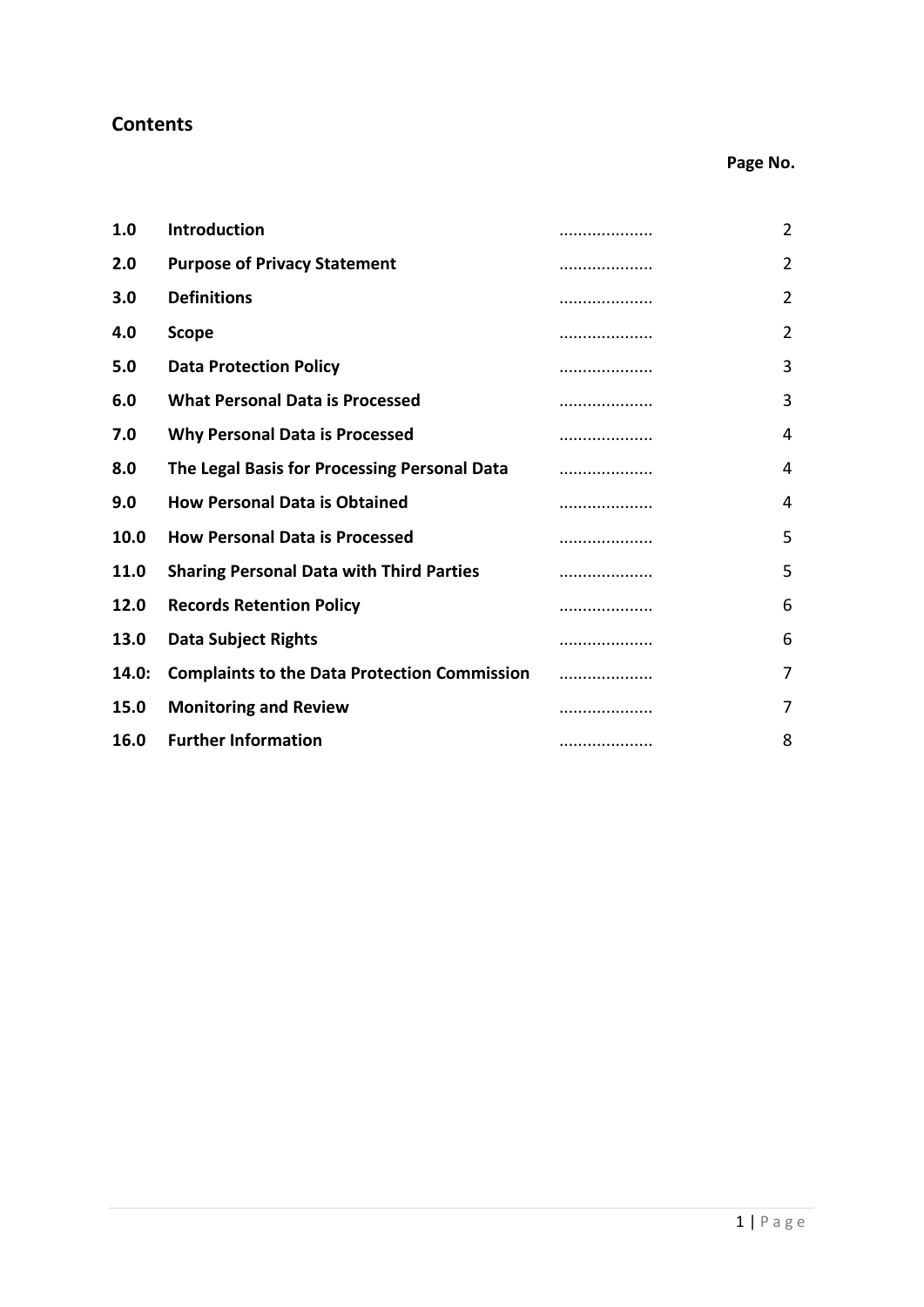#### **1.0 Introduction**

Drones i.e. small unmanned aircraft(SUA) are used by Cork City Council for a number of purposes. This use may involve the recording of personal data of individuals including their recognisable images. Cork City Council is obliged to protect such data in accordance with provisions contained in the General Data Protection Regulation (GDPR) which came into effect on 25<sup>th</sup> May 2018 and the Data Protection Acts 1988-2018.

#### **2.0 Purpose of Privacy Statement**

The purpose of this privacy statement is to describe, in clear and concise terms, the personal data that the County Council's drone systems may collect about individuals, why it is needed, how it is used and how individuals may interact with the Council in relation to the use of their personal data by its drone systems. It also outlines the rights of individuals under data protection legislation in relation to the processing of their personal data.

#### **3.0 Definitions**

For the purposes of this privacy statement the following definitions apply:

- **Data Subject:** is an individual who is the subject of personaldata.
- **Personal Data:** any information relating to an identified or identifiable natural person ('data subject'); an identifiable natural person is one who can be identified, directly or indirectly, in particular by reference to an identifier such as a name, an identification number, location data, an online identifier or to one or more factors specific to the physical, physiological, genetic, mental, economic, cultural or social identity of that natural person.

#### **4.0 Scope**

This statement applies to all personal data processed by Cork City Council's drones which may be deployed in any area within its administrative area for the purpose of carrying out any activity outlined in this document.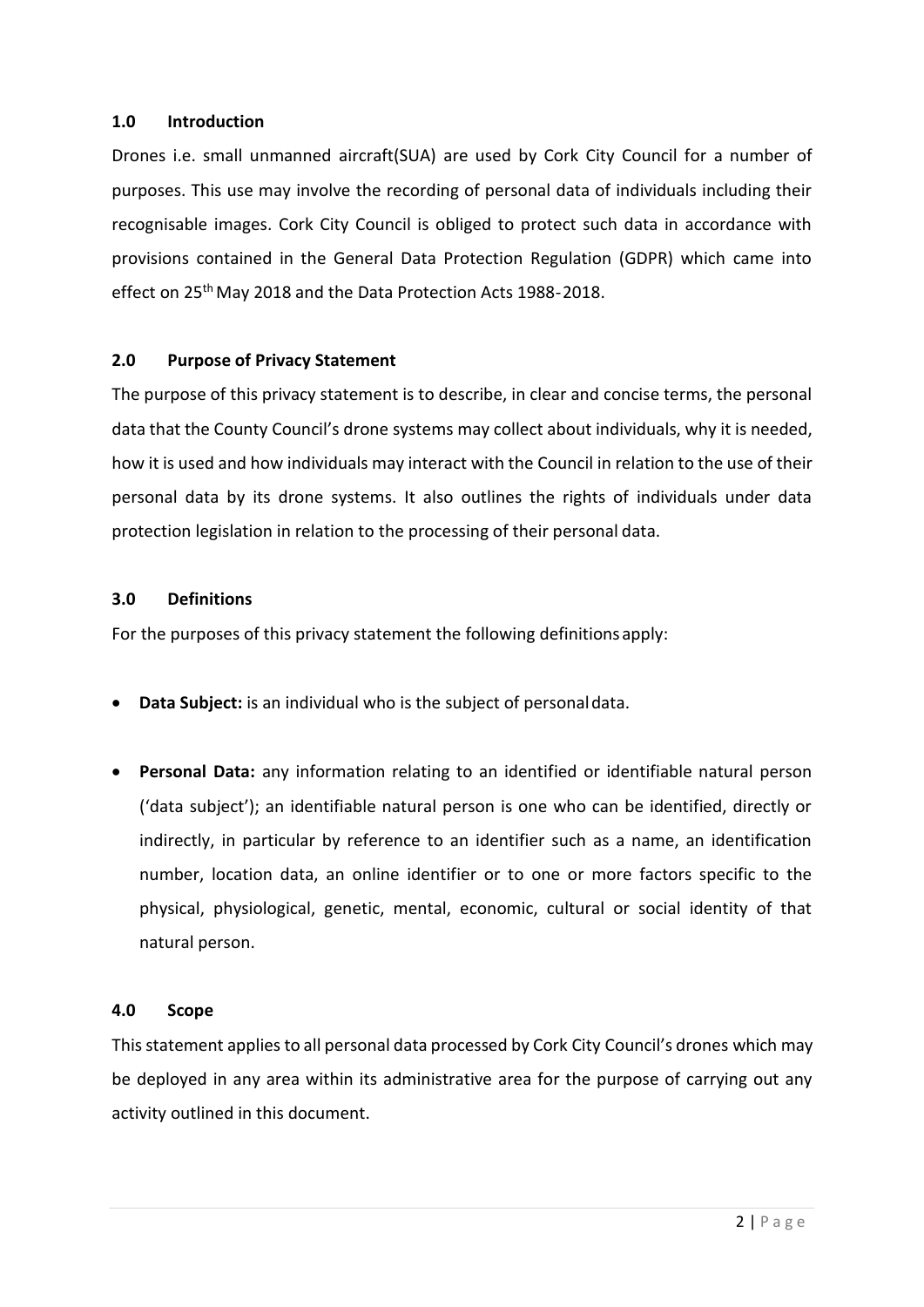# **5.0 Data Protection Policy**

Cork City Council is committed to ensuring that personal data processed by its drone systems is:

- Obtained lawfully, fairly and in a transparent manner;
- Obtained for specified, explicit and legitimate purposes only;
- Adequate, relevant and limited to what is necessary for the purpose for which it was obtained;
- Recorded, stored accurately and securely and where necessary kept up to date;
- Kept only for as long as is necessary for the purposes for which it was obtained;
- Kept in a form which permits identification of the data subject;
- Processed in a manner that ensures the appropriate security of the personal data including protection against unauthorised or unlawful processing.

Cork City Council has a Corporate Data Protection Policy which goes in to more detail as to how it intends meeting these commitments. A copy of this document can be accessed [here.](http://www.roscommoncoco.ie/en/Freedom_of_Information/Data%20Protection/Data-Protection-Policies-Procedures/Corporate-Data-Protection-Policy.pdf)

# **6.0 What Personal Data is Processed**

Personal data processed by Cork City Council's drone systems may consist of the following recordings:

- Images of individuals;
- Other personal data that identifies individuals;
- Images of activities carried out by individuals;
- Images of number plates of vehicles.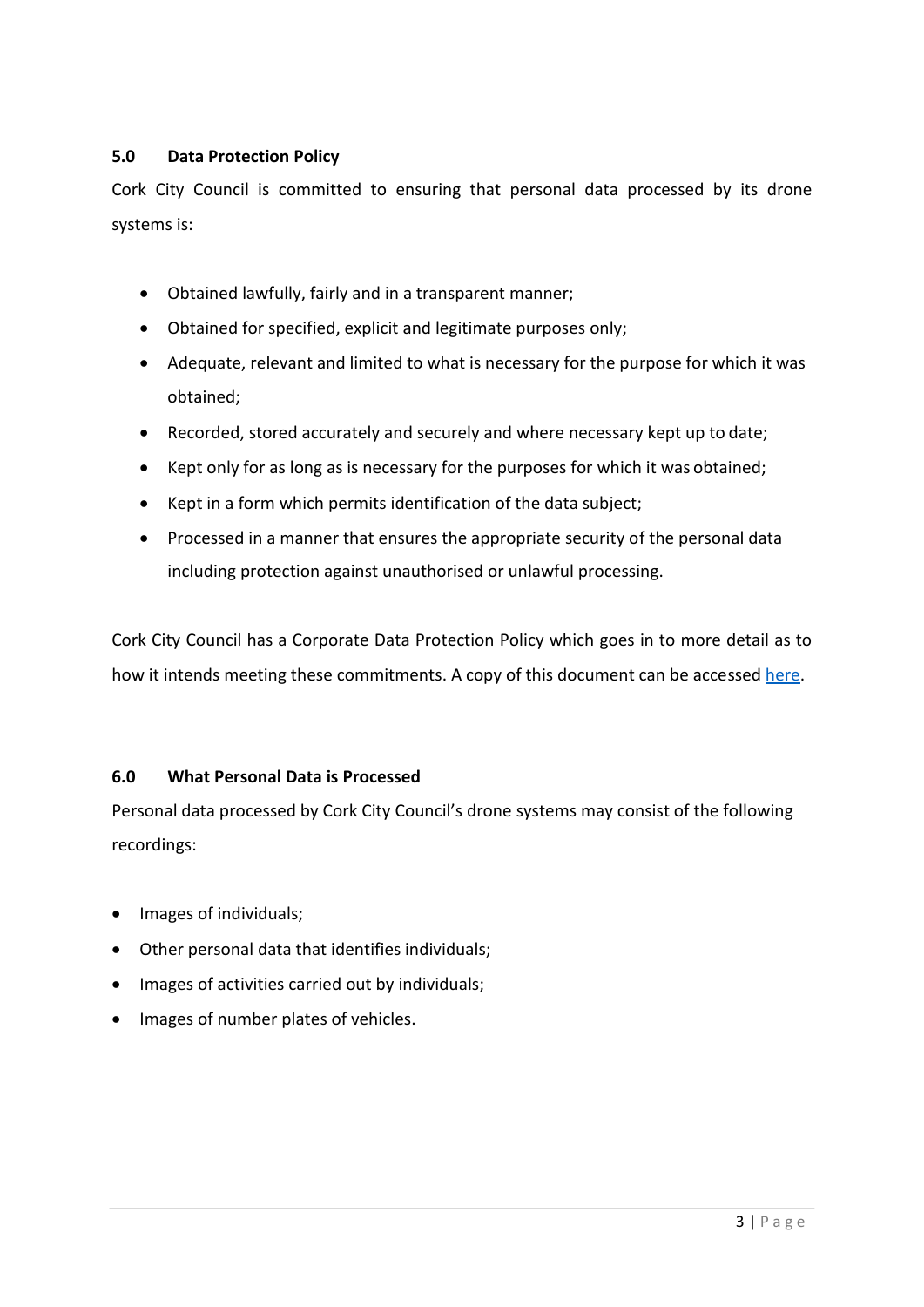# **7.0 Why Personal Data is Processed**

Personal data is processed by Cork City Council's drone systems in order to:

- Assist in the provision of emergency services, such as those that may be provided by the Fire Service.
- Assist in the provision of search, rescue and recovery services such as those that may be provided by Civil Defence.
- Conduct aerial mapping, surveying and photography.
- Gather evidence to assist enforcement activities such as those that may be carried out by the Planning and Environment Departments of the Council.
- Building Control/Inspections

#### **8.0 The Legal Basis for Processing Personal Data**

Under Articles 6 and 9 of the GDPR, the processing of personal data requires a legal basis. The legal basis for the Council's use of drone systems to process personal data includes any one or more of the provisions contained in these Articles and in particular any one or more of the following:

- The processing is necessary for compliance with a legal obligation to which Cork City Council is subject;
- The processing is necessary in order to protect the vital interests of the data subject or of another natural person;
- The processing is necessary for the performance of a task carried out in the public interest or in the exercise of an official authority vested in Cork City Council.

#### **9.0 How Personal Data is Obtained**

Personal data obtained by drones will mainly be captured by cameras that are located within the device.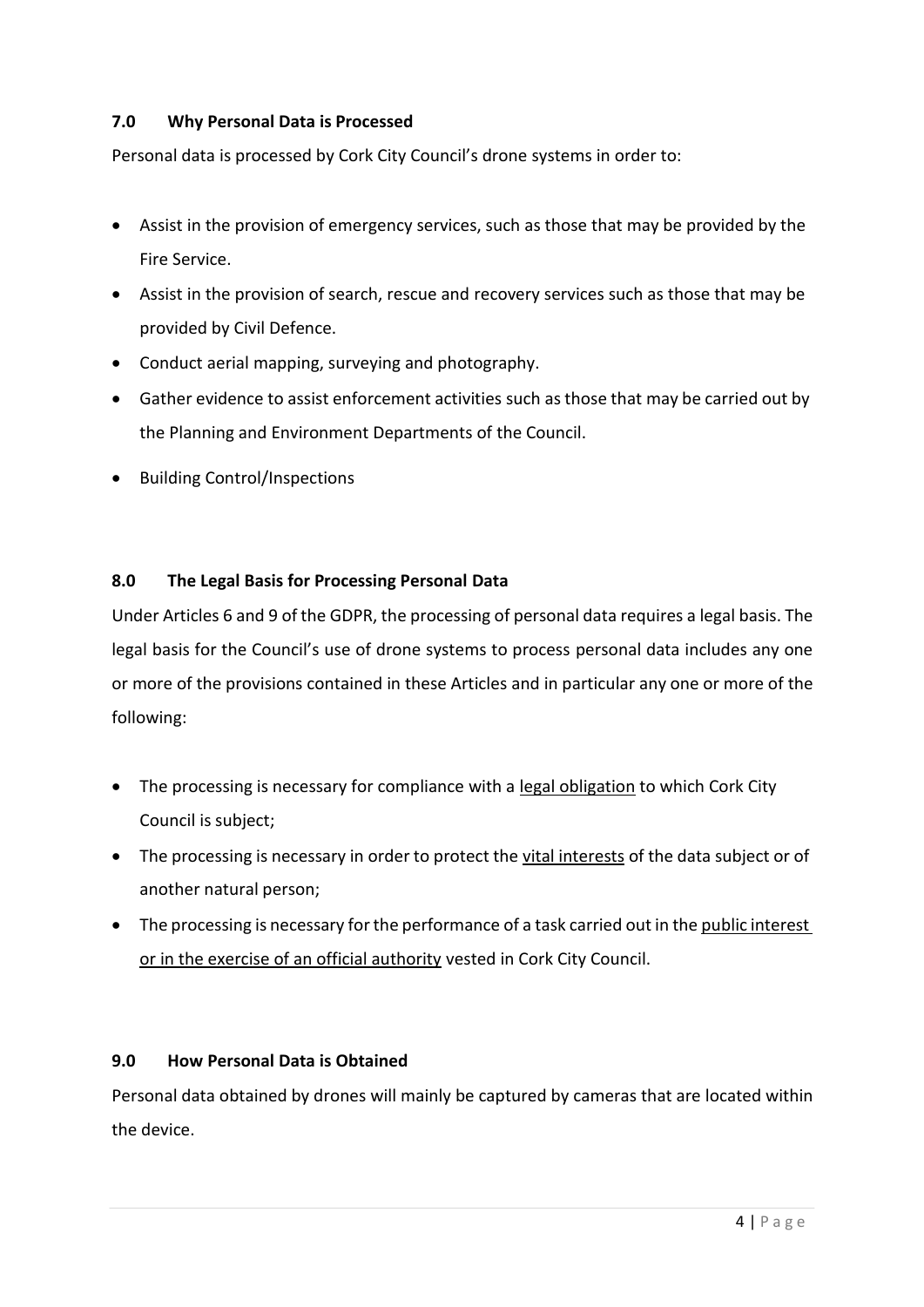#### **10.0 How Personal Data is Processed**

- **10.1** Processing of personal data may be carried out by:
	- Employees who are authorised to access drone systems.
	- Third party drone service providers that may be engaged by the Council.
- **10.2** The processing of personal data shall not be carried out for any other purposes than those outlined in this statement.
- **10.3** The processing of personal data shall be limited and proportionate for the purposes for which it was obtained.

# **11.0 Sharing Personal Data with Third Parties**

- **11.1** The provision of personal data, including drone recordings, to An Garda Síochána for the purposes of investigating and/or prosecuting a criminal offence is permitted under provisions contained in the Data Protection Act 2018.
- **11.2** Access to drone recordings will be provided, where required and in accordance with data protection legislation, to Cork City Council's legal advisors for the purpose of carrying out enforcement action and in any other circumstance that is considered necessary and appropriate.
- **11.3** Access by third parties other than An Garda Síochána and Cork City Council's legal advisors to drone recordings will only be provided in circumstances that are permitted by data protection legislation.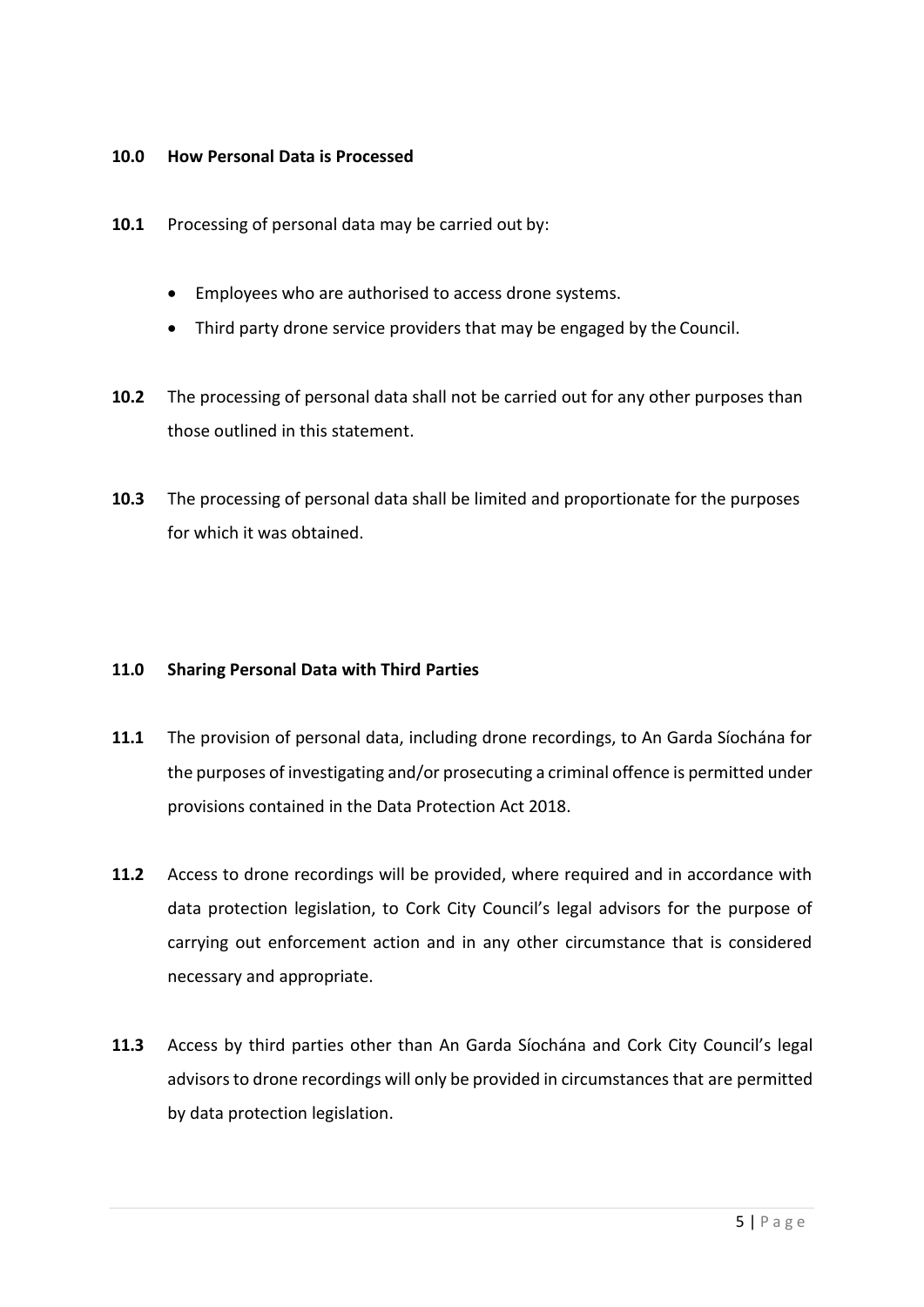#### **12.0 Records Retention Policy**

- **12.1** Personal data recorded by drones shall be kept for no longer than is considered necessary.
- **12.2** Normally personal data recorded by drones will not be retained by Cork City Council beyond a maximum of 28 days.
- **12.3** Personal data recorded by drones may however be retained by Cork City Council beyond a maximum of 28 days in a limited number of circumstances. These include situations where the retention of the personal data is necessary for operational purposes e.g. for mapping and surveying activities and for investigative, evidential and legal purposes.

#### **13.0 Data Subject Rights**

Data subjects have a range of rights under GDPR. These include the following:

- The right to be informed;
- The right of access;
- Right to rectification of inaccurate or incomplete data;
- The right to erasure (also known as the 'right to be forgotten') of personal data;
- The right to portability;
- The right to object to the processing of personal data;
- The right to restrict the processing of personal data;
- Rights in relation to automated decision making, including profiling.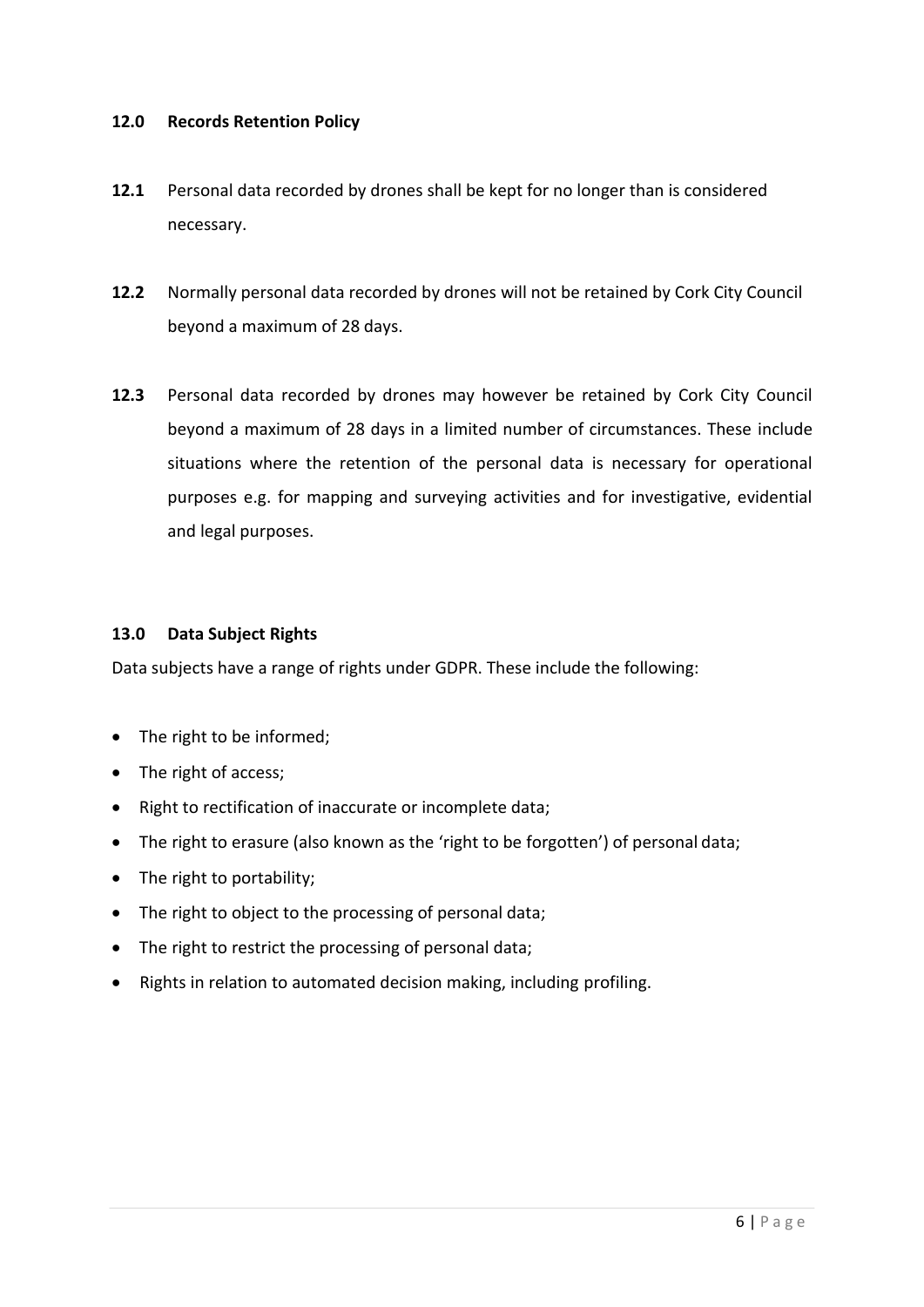#### **14.0 : Complaints to the Data Protection Commission**

- **14.1** Data subjects may make a complaint in the following circumstances:
	- a) If they experience a delay outside of the prescribed timeframe for making a decision on a data subject right request;
	- b) If they are dissatisfied with a decision by Cork City Council on their data subject right request;
	- c) If they consider that Cork City Council's processing of their personal data is contrary to data protection legislation.
- **14.2** Contact details for the Data Protection Commission are as follows:

| <b>Phone Number:</b> | 0761 104 800 or Local 1890 252 231 |
|----------------------|------------------------------------|
| $E$ -mail:           | info@dataprotection.ie             |
| Website:             | www.dataprotection.ie              |
| Postal Address:      | <b>Data Protection Commission</b>  |
|                      | 1 Fitzwilliam                      |
|                      | SquareSouth                        |
|                      | Dublin <sub>2</sub>                |
|                      | D02 RD28.                          |

#### **15.0 Monitoring and Review**

Provisions contained in this statement shall be subject to on-going monitoring and review.